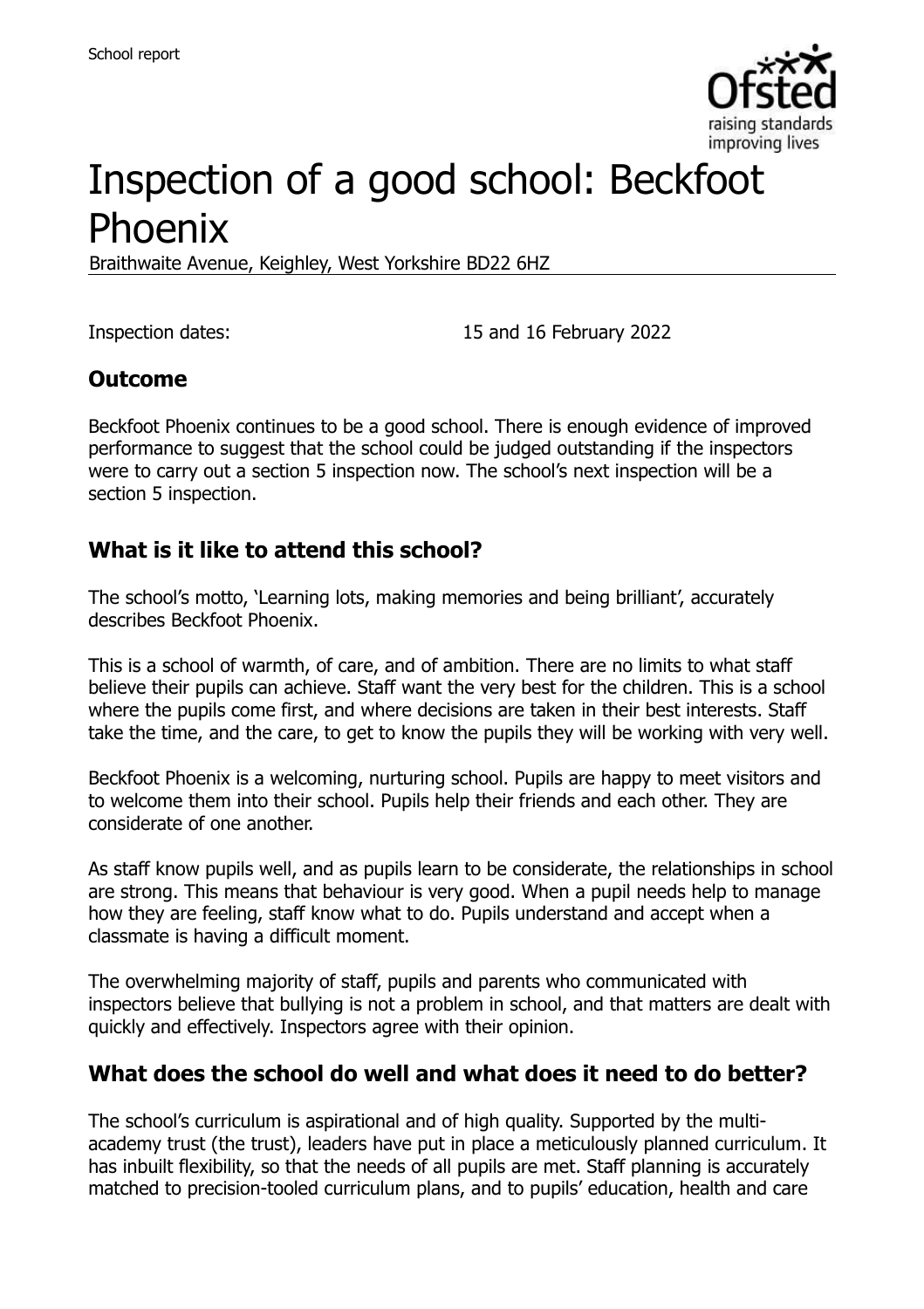

(EHC) plan targets. Timetable organisation enables swift adaptations to groups, so that pupils receive teaching that is appropriate to their needs.

Leaders have prioritised reading. A rich seam of literacy runs through the school. Pupils with profound and complex learning needs receive pre-reading teaching. For pupils whose cognitive ability enables it, they are taught how to read. Owing to the wide range of pupils' needs, leaders' approach to phonics necessarily draws on a variety of schemes and methods. They are in the process of introducing a new systematic synthetic phonics scheme, approved by the Department for Education, to further strengthen their already effective teaching of reading.

The wider curriculum is a rich one. Pupils experience a wealth of opportunities to broaden their awareness of their community and the world, such as 'Wonderful Wednesday' and the whole-school 'parades'. The programme of lunchtime and after-school activities is gradually being restarted in line with the school's COVID-19 management protocols. Activities include the Cub Scout pack, which has continued where possible throughout the COVID-19 pandemic, football tournaments, sensory trails and links with the local community, such as a nearby older people's home.

In the context of the provision of Beckfoot Phoenix, behaviour is exemplary. Across the board, staff have consistently high expectations that are founded on strong, caring relationships. Pupils' behaviour around school is of a high quality: they are polite, considerate of others and orderly. Inspectors were routinely made to feel welcome by pupils. Leaders have established robust systems to help staff manage pupil behaviour, and to help pupils to self-regulate. Pupils are taught about how to recognise how they feel, and are given the means of communication to express 'big' feelings. Consequently, a positive behaviour culture permeates the school. When low-level disruption happens, or when pupils start to enter crisis, it is dealt with calmly, effectively and appropriately on a pupil-by-pupil basis.

Leaders are working hard to improve pupils' attendance. This is a challenging task, due to the medical needs of numerous pupils. A new system, however, is beginning to bring about improvements.

Leaders, supported by the trust and the 'Local School Committee' of governors, have listened to the voice of staff in relation to workload. Following a staff survey, leaders took action. Staff felt that some of the work they were asked to do, especially with regard to assessing pupils' progress, had become unnecessarily bureaucratic and was of limited value to their planning. As a result of leaders' actions in response, all of the staff spoken to by inspectors, and the very large majority of staff in Ofsted's survey, feel that workload has reduced. They feel strongly that the work they are now doing is effective in helping pupils to achieve. Inspectors agree.

In discussion with the principal and trust leaders, the inspectors agreed that these areas may usefully serve as a focus for the next inspection: the continuing work already underway to further strengthen the teaching of phonics; the work to continue the improvements in pupils' attendance; and the ongoing reopening of the wider curriculum following the easing of COVID-19 restrictions.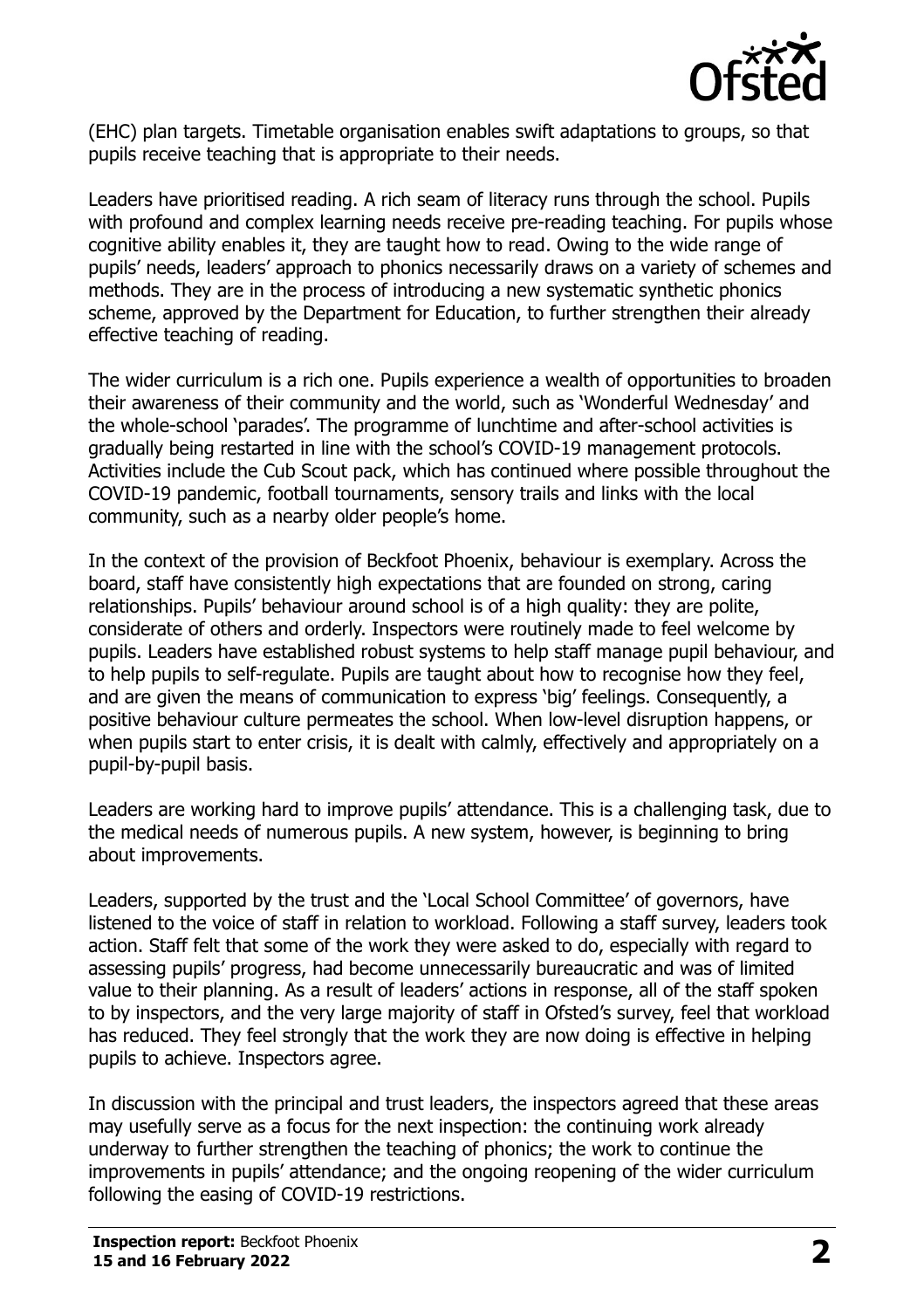

# **Safeguarding**

The arrangements for safeguarding are effective.

Leaders and staff understand that pupils with special educational needs and/or disabilities often have significant and complex vulnerabilities. They ensure that they know their pupils well, so that they can spot when anything may be wrong or is worrying the pupil. Staff support pupils to have a voice through the wide range of communication methods which are in place for pupils to use. Pupils demonstrate that they feel safe by engaging with activities and not being afraid to make their feelings known. Staff use their knowledge of pupils, and information from families, to ensure that they are alert to any worries the pupils may have.

# **Background**

When we have judged a school to be good, we will then normally go into the school about once every four years to confirm that the school remains good. This is called a section 8 inspection of a good or outstanding school, because it is carried out under section 8 of the Education Act 2005. We do not give graded judgements on a section 8 inspection. However, if we find evidence that a school would now receive a higher or lower grade, then the next inspection will be a section 5 inspection. Usually this is within one to two years of the date of the section 8 inspection. If we have serious concerns about safeguarding, behaviour or the quality of education, we will deem the section 8 inspection as a section 5 inspection immediately.

This is the first section 8 inspection since we judged the predecessor school, Phoenix Special School, to be good in June 2016.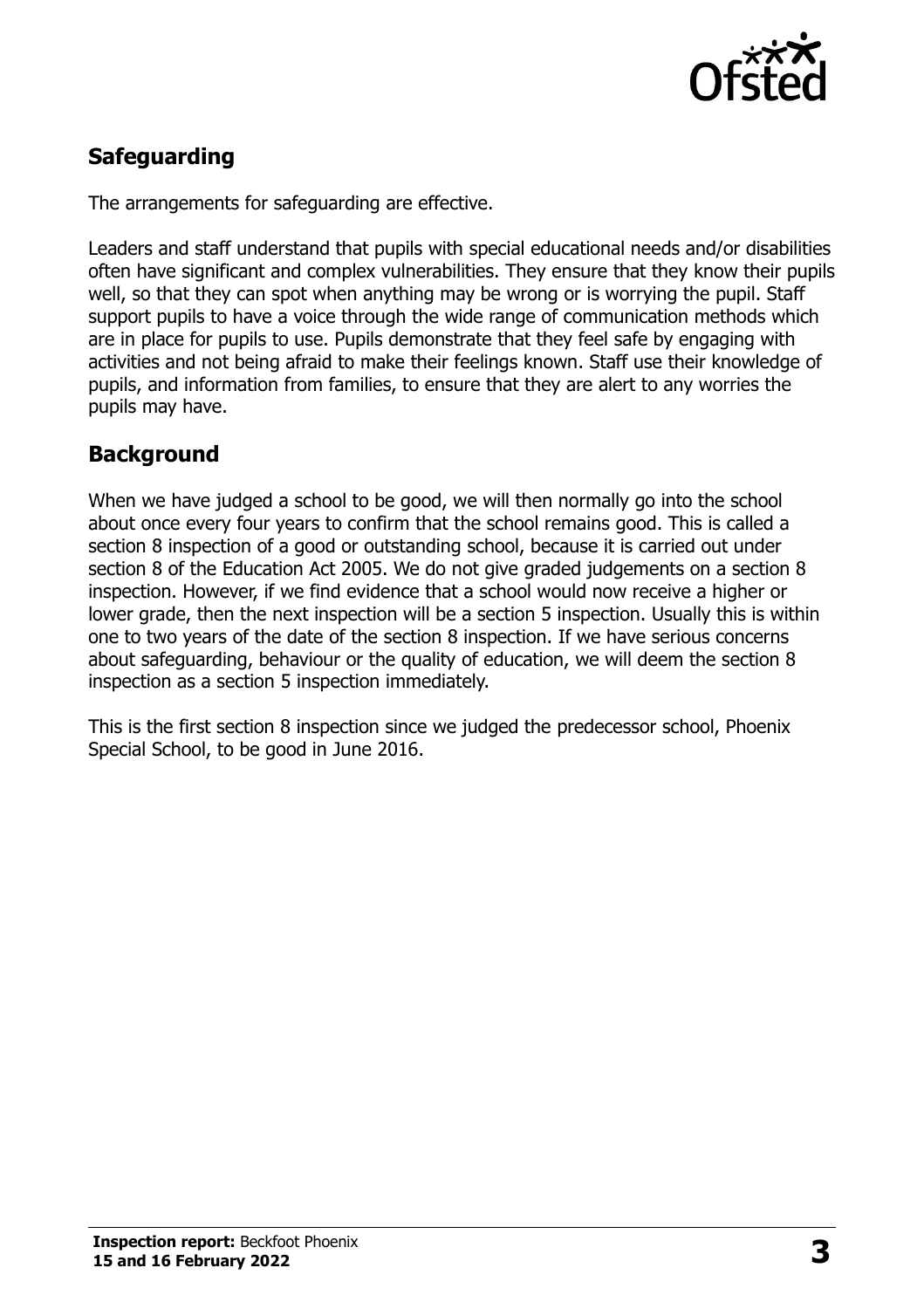

#### **How can I feed back my views?**

You can use [Ofsted Parent View](https://parentview.ofsted.gov.uk/) to give Ofsted your opinion on your child's school, or to find out what other parents and carers think. We use information from Ofsted Parent View when deciding which schools to inspect, when to inspect them and as part of their inspection.

The Department for Education has further [guidance](http://www.gov.uk/complain-about-school) on how to complain about a school.

If you are the school and you are not happy with the inspection or the report, you can [complain to Ofsted.](https://www.gov.uk/complain-ofsted-report)

#### **Further information**

You can search for [published performance information](http://www.compare-school-performance.service.gov.uk/) about the school.

In the report, '[disadvantaged pupils](http://www.gov.uk/guidance/pupil-premium-information-for-schools-and-alternative-provision-settings)' refers to those pupils who attract government pupil premium funding: pupils claiming free school meals at any point in the last six years and pupils in care or who left care through adoption or another formal route.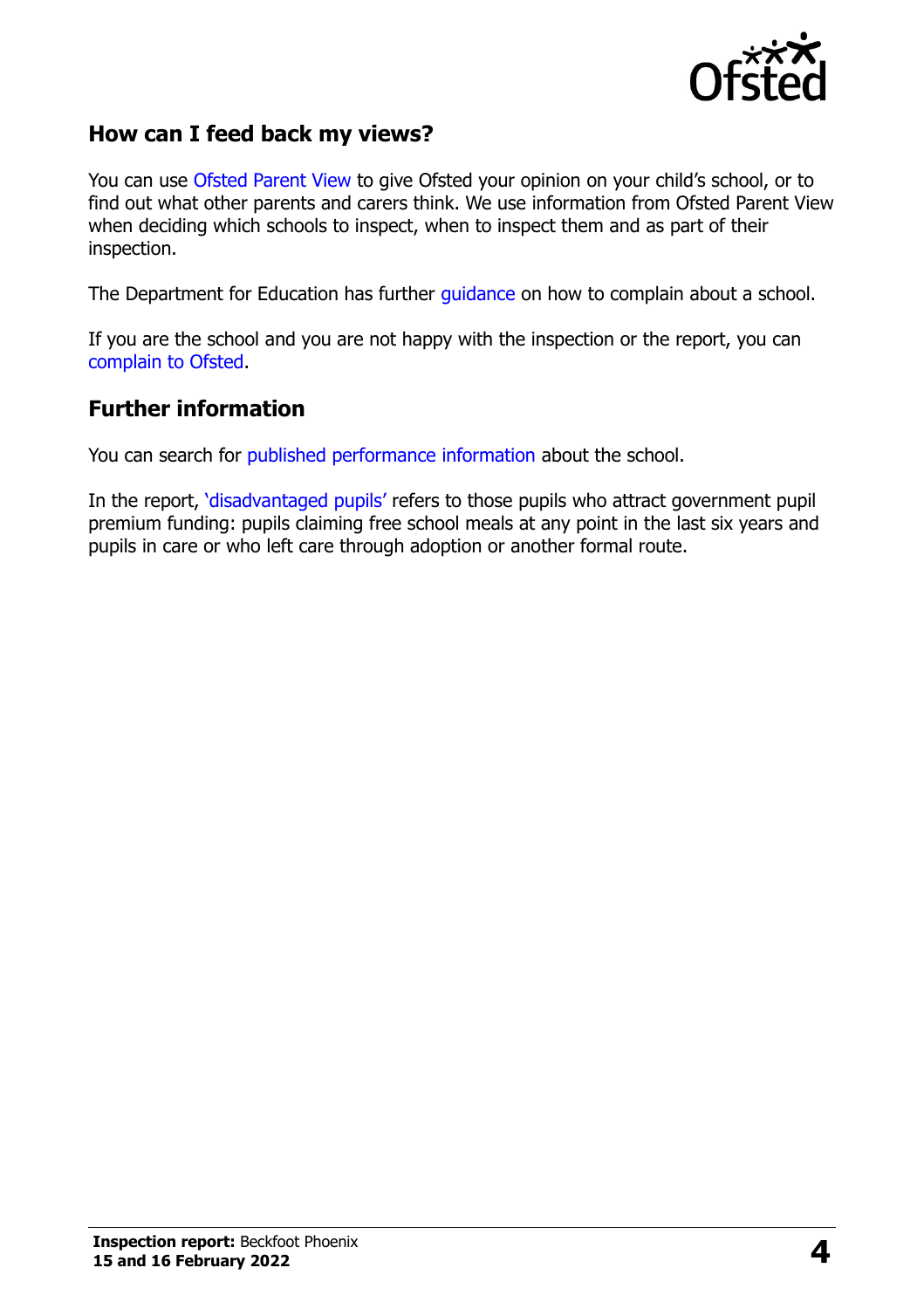

### **School details**

| Unique reference number             | 144891                    |
|-------------------------------------|---------------------------|
| <b>Local authority</b>              | <b>Bradford</b>           |
| <b>Inspection number</b>            | 10200626                  |
| <b>Type of school</b>               | Special                   |
| <b>School category</b>              | Academy special converter |
| Age range of pupils                 | 3 to 11                   |
| <b>Gender of pupils</b>             | Mixed                     |
| Number of pupils on the school roll | 103                       |
| <b>Appropriate authority</b>        | Board of trustees         |
| <b>Chair of trust</b>               | John Winkley              |
| <b>Headteacher</b>                  | <b>Rachel Stirland</b>    |
| Website                             | www.phoenixschool.org     |
| Date of previous inspection         | Not previously inspected  |

# **Information about this school**

- Beckfoot Phoenix is a special school for pupils with severe learning difficulties and profound and complex learning and medical needs. All pupils have an EHC plan.
- The school does not use any alternative provision.
- The school is part of the Beckfoot Trust.

# **Information about this inspection**

- This was the first routine inspection the school received since the COVID-19 pandemic began. Inspectors discussed the impact of the pandemic with leaders and have taken that into account in their evaluation of the school.
- Inspectors met with the headteacher and other senior leaders. An inspector met with the chief executive officer of the Beckfoot Trust. An inspector met the chair of trustees and members of the Local School Committee.
- **Inspectors spoke with staff and with pupils, both formally and informally.**
- **Inspectors carried out deep dives in these subjects: reading, mathematics and science.** For each deep dive, inspectors met with subject leaders, looked at curriculum plans,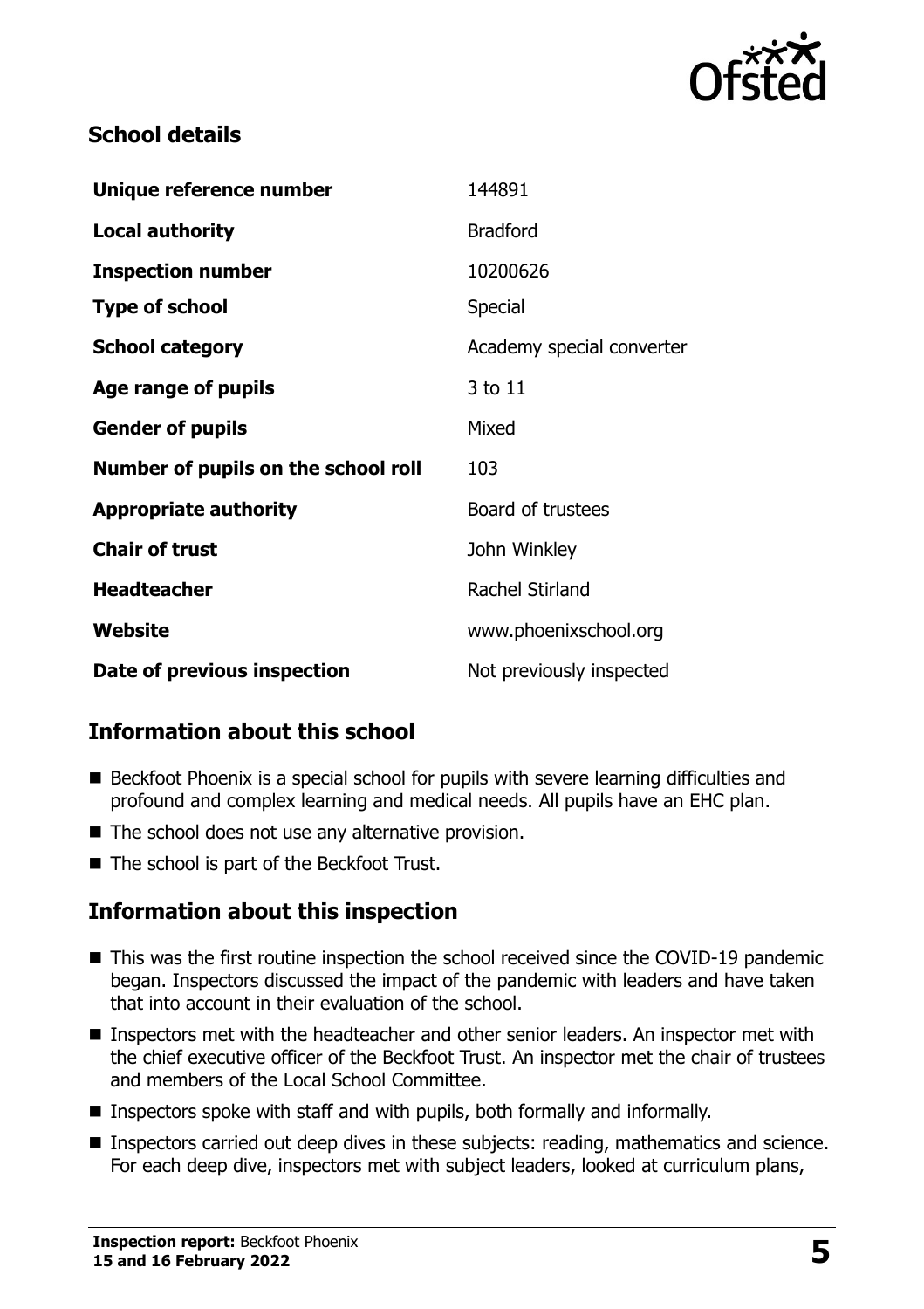

visited a sample of lessons, spoke to teachers, spoke to some pupils about their learning and looked at samples of pupils' work.

- To inspect safeguarding, inspectors examined the checks the school makes on staff employed at the school. Inspectors reviewed the processes leaders use to identify and help pupils who need support, including liaison with external agencies such as the local authority's children's services. Inspectors explored the ways in which pupils, particularly those who are non-verbal, are enabled to communicate with adults.
- Inspectors took into account the responses to Ofsted's online surveys for staff and pupils, and the online Parent View survey for parents.

#### **Inspection team**

Steve Shaw, lead inspector **Her Majesty's Inspector** 

Annali Crawford **Her Majesty's Inspector**